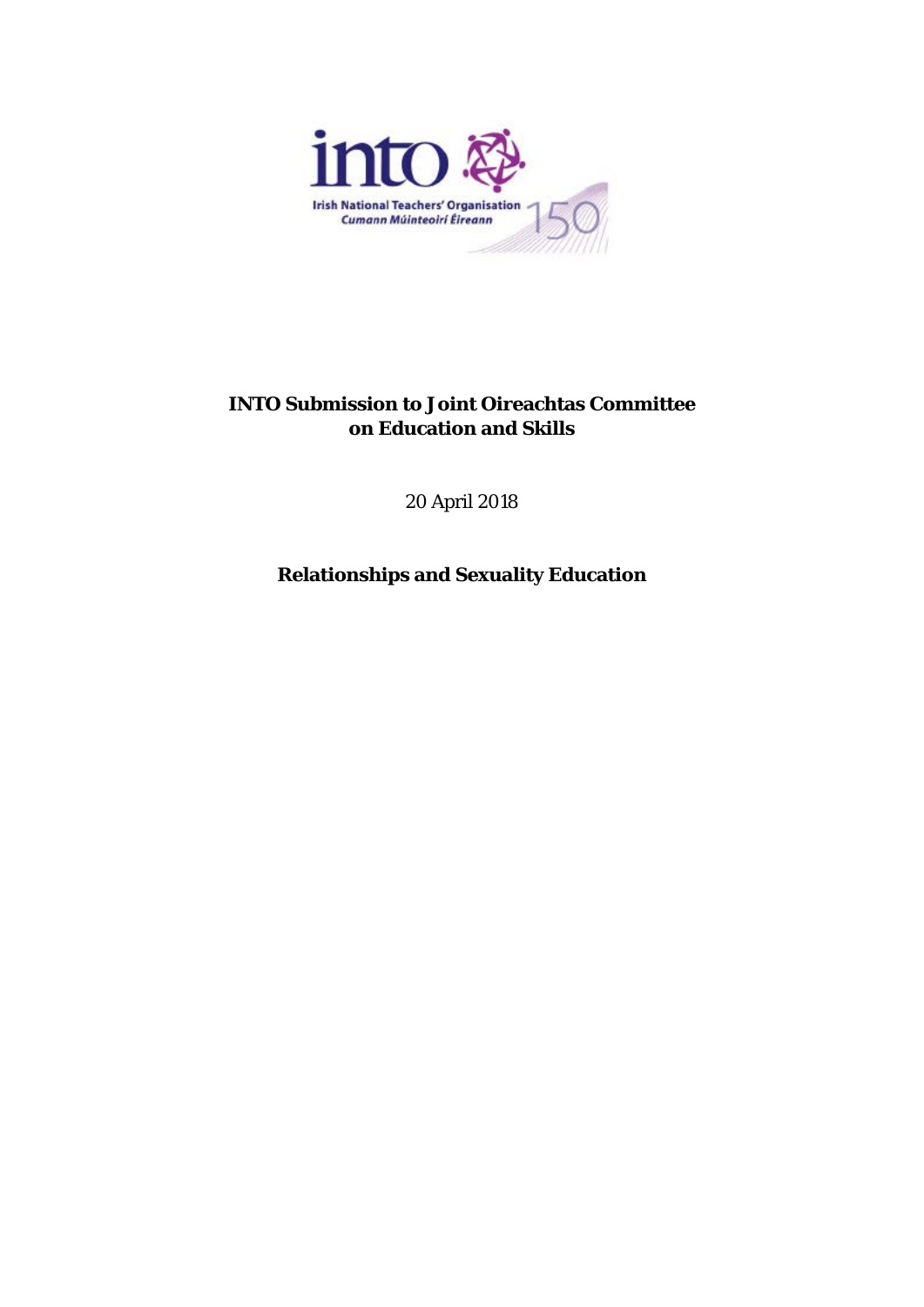## **Introduction**

The INTO notes the recent announcement by the Minister for Education and Skills, Richard Bruton TD, to conduct a major review of Relationships and Sexuality Education (RSE) in schools. The Minister stated that the review would cover both the content of the RSE curriculum and support materials, as well as the teaching of the curriculum to students. While the INTO welcomes a commitment to review RSE, any reconsideration must be within the context of wider primary redevelopments which are currently underway by the National Council for Curriculum and Assessment [NCCA]. The INTO reiterates that there is an escalating workload issue in schools and any change or development must be mediated at a reasonable pace and within an agreed timeline to ensure effective implementation. Primary teachers are already balancing the demands of significant curriculum change in languages and mathematics. The INTO is of the view that curriculum change should be carried out in a preplanned, strategic and developmental way within the context of the overall curriculum rather than a haphazard approach which involves a knee jerk reaction to every emerging issue in society.

## **Background**

The INTO has been to the fore in seeking the inclusion of social, personal and health education in primary schools, including education regarding relationships and sexuality. The INTO was very much behind the Stay Safe, the Child Abuse Prevention Programme and the introduction of RSE in the late 1990s. Relationship and sexuality education has been an integral part of the primary school curriculum for many decades. Following ongoing debate since 1986 in relation to the introduction of sex education in schools, an interim RSE programme was issued to schools in 1996 (Circular 2/95). In the revised primary curriculum, RSE became part of the wider Social, Personal and Health Education [SPHE] subject. The current RSE programme can be viewed in the context of the Education Act as it aims to provide opportunities for children and young people to learn about relationships and sexuality in ways that help them think and act in a moral, caring and responsible way.

An INTO survey conducted in 2005 showed that there is, in general, a favourable response from teachers to the teaching of SPHE. While there was overwhelming support for the introduction of RSE to schools from parents (93%), there was some initial trepidation on the part of teachers in taking on the role of teaching children about sensitive and personal matters. Some 73% of teachers surveyed felt uncomfortable teaching children about sexuality. However, it was noted that good in-service increased confidence levels significantly (INTO, 2006).

In the second phase of its review of the Primary School Curriculum (1999), the National Council for Curriculum and Assessment examined teachers' perceptions of SPHE among other subjects (NCCA, 2008). In SPHE, the sensitivity of the content of RSE and teachers' own discomfort with teaching this content to young children was identified as a key challenge to curriculum implementation. RSE was considered of particular importance in the senior classes for children dealing with the challenges of adjusting to adolescence. Teachers said they were challenged by the sensitivity of some of the material, the difficulty in teaching some of the RSE content, and teachers' own discomfort or lack of training. The review also highlighted the demands of covering such a broad programme and of getting responses from reluctant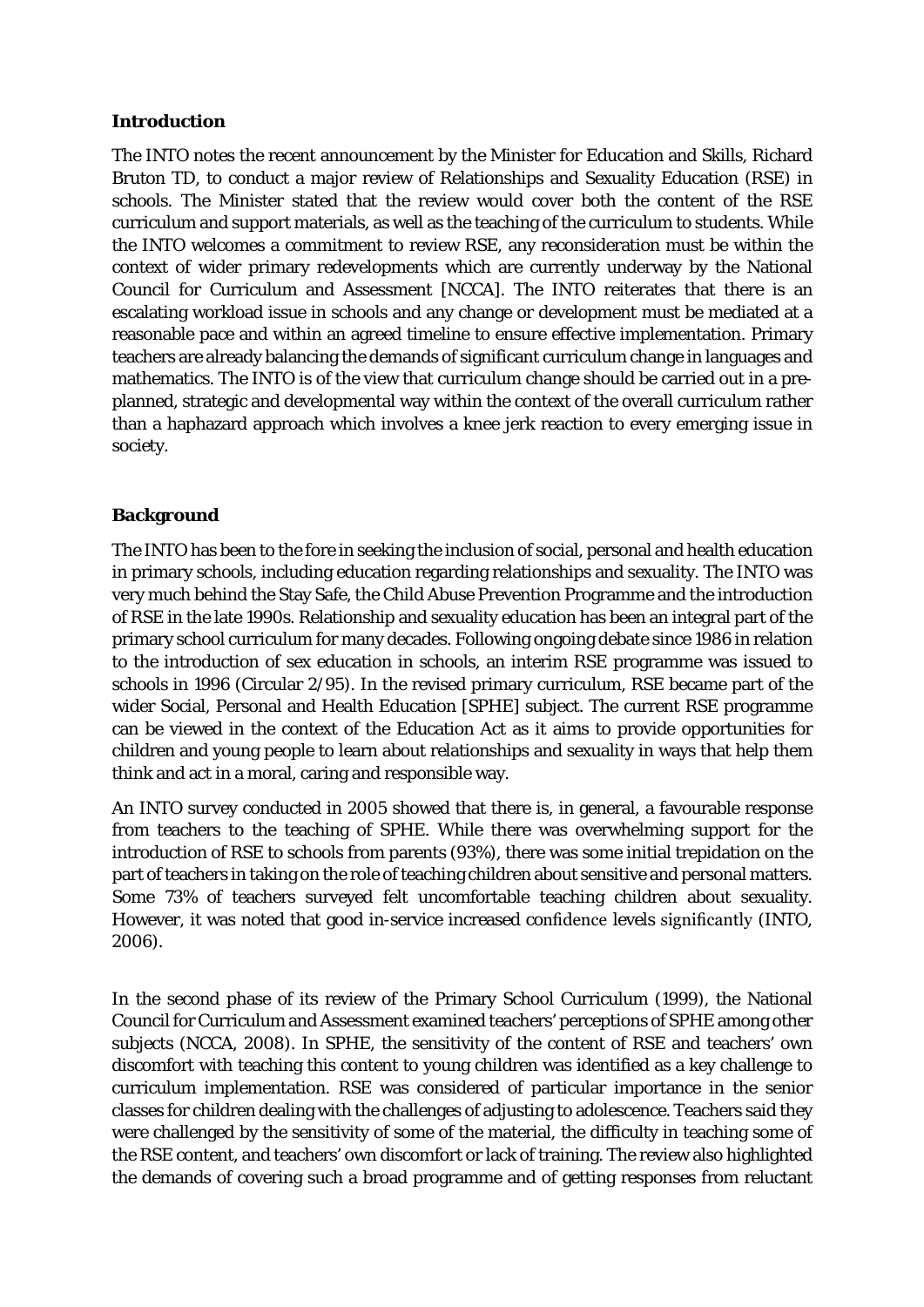speaker[s]. Many teachers questioned their own preparation for teaching sensitive issues, particularly with older children.

# **Workload**

SPHE, and particularly RSE, can have a positive influence on the holistic development of children. SPHE is a very broad curriculum which promotes personal development and wellbeing for the child, providing children with skills for life. SPHE, however, must not be seen as a cure-all for society's ills. SPHE cannot always be seen as a curricular response to address all issues of concern to society. There is no doubt that schools have a very important role to play, but schools do not operate in isolation from broader society. Children are very much influenced by values and practices that prevail in their home environment and in the broader community. Schools are not the solution – only part of the solution.

Given the broad and encompassing nature of SPHE, teachers have cited a particular issue with this subject and curriculum overload (INTO, 2006; NCCA, 2008). Any review of the RSE programme should be considered in the context of the current workload in schools. An additional challenge associated with RSE is the time required to obtain parental request. The INTO survey concurred that the greatest obstacle to teaching SPHE was time, followed in order by, lack of resources, overcrowded curriculum, multi-grade classes, class size, lack of parental support, lack of CPD, broadness of subject, children not being serious, lack of focus among teachers, suitable content and lack of knowledge (INTO, 2006). Any review should acknowledge and seek to address these barriers in order to ensure effective implementation.

# **School Ethos**

As RSE has a moral, ethical and spiritual dimension, its development is influenced by the ethos and culture of individual schools. The school culture and environment provides approaches and a variety of learning experiences that help children to understand themselves, to tolerate others and to establish and maintain healthy patterns of behaviour. Ongoing influences in the child's life such as family, religious, societal and moral beliefs impact on schools in the formulation, development and implementation of SPHE policies, curriculum and programmes.

In this context, the INTO notes that the *Joint Oireachtas Committee on the 8th Amendment* recommended that RSE '*information should be provided in an impartial and factual manner that is independent of school ethos'*. The current programme states that '*the School RSE Policy will have been developed in each individual school…. school policy will reflect the core values and ethos of the school'* (DES, 1998, p.7). Consequently, many schools have policies on RSE which reflect the ethos of the school and the values in the policy are often consistent with the overall characteristic spirit of the school. The relationship between school ethos and the State curriculum, will need to be addressed as part of the overall review of the Primary School Curriculum 1999, and particularly in the review of SPHE and RSE. Children should have a right to age-appropriate factual information and content, and to inclusive and age-appropriate pedagogies relating to relationship and sexuality education. Parents may also have an expectation that the school's ethos will be reflected in their children's learning. Teachers need clarity around any potential conflict that may arise in regard to the RSE curriculum, SPHE in general and school ethos.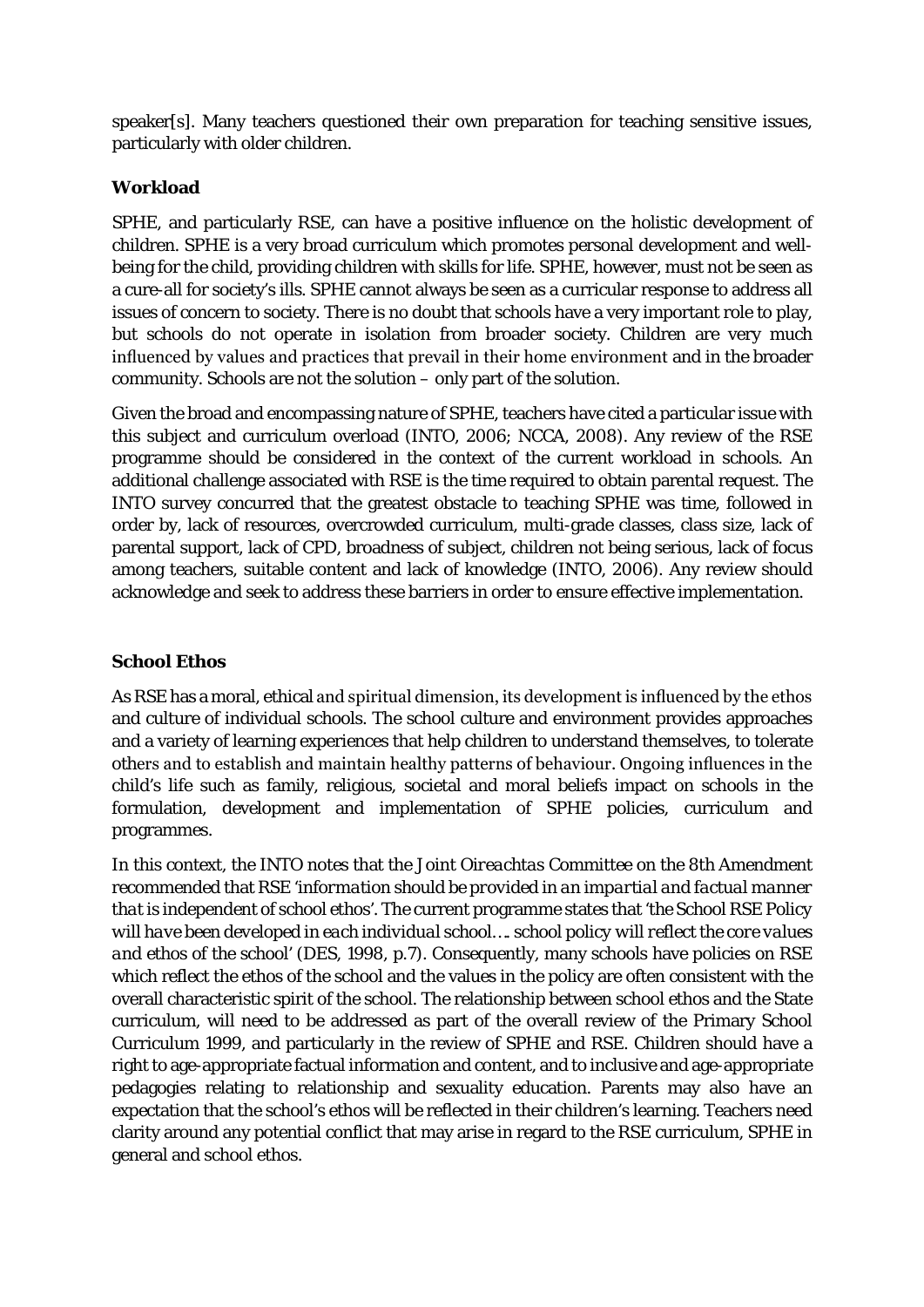## **Professional Development (CPD)**

In light of the sensitive and sometimes challenging nature of RSE, full and proper provision for CPD is essential to support teachers to feel confident and competent in teaching RSE. Heretofore, substitutable professional development for teachers in the broad area of SPHE, and more specifically in RSE, has been limited. During the implementation of the *Primary School Curriculum*, the Primary Curriculum Support Programme (PCSP) provided all primary teachers with two days in-service in relation to the SPHE Curriculum throughout the 2002- 2003 school year. A specific planning day for SPHE was not provided and schools were expected to incorporate planning for SPHE in to their other planning activities in the school.

The Professional Development Service for Teachers (PDST) informed the INTO on a variety of more recent professional development programmes available to teachers to support RSE. The PDST are currently offering experiential and practical RSE Twin Workshops to teachers on teaching methodologies together with in-school support. The INTO believes that it is regrettable that substitution is not available for this particular workshop. Furthermore, in light of the importance of RSE, the INTO is concerned that the CPD will not reach all teachers in a systematic way. Teachers have reported that the quality of CPD in SPHE provided by the PDST has been of a high quality and has had a positive impact of teaching the subject (INTO, 2005). In that regard, the INTO recommended that the DES adequately resource the PDST to ensure that the provision of CPD is on a system-wide basis and accompanied by substitution. If the government are committed to a quality review of any aspect of the curriculum it must be accompanied with proper provision of CPD to ensure effective implementation.

## **External Agencies**

In the 2005 INTO survey, 96% of teachers considered SPHE to be an important subject in the curriculum. Nevertheless, RSE continues to be one of the aspects of SPHE where some schools invite an outside person to speak to pupils and in some cases parents as well. According to the INTO survey it is quite usual to invite outside people to deliver aspects of the curriculum including RSE. Teachers are considered to be the most appropriate person to teach all aspects of the curriculum as they have established relationships with the children, they know what stage the students are at, they know the sensitivities at any given time, and they know the maturity level of the class. RSE has unique challenges and requirements and different school contexts demand different approaches to RSE. The INTO is of the view that both class teachers and principal teachers are best placed to use their professional judgement to determine whether an external body is required to work with students on any aspect of the RSE programme. The use of external bodies should be in line with school policy.

# **Parental support**

Parental support is critical to the success of any curricular area, particularly RSE. Parents are the primary educators of their children and they provide the moral, cultural and familial values for young children. Since parents have the primary role in the social, personal and health education of their children, schools often provide them with opportunities to contribute to the development and implementation of SPHE in the school. Parents also provide complementary and supportive assistance to teachers teaching RSE by attending RSE workshops in the school and by reinforcing the content of the RSE programme at home and in family life. The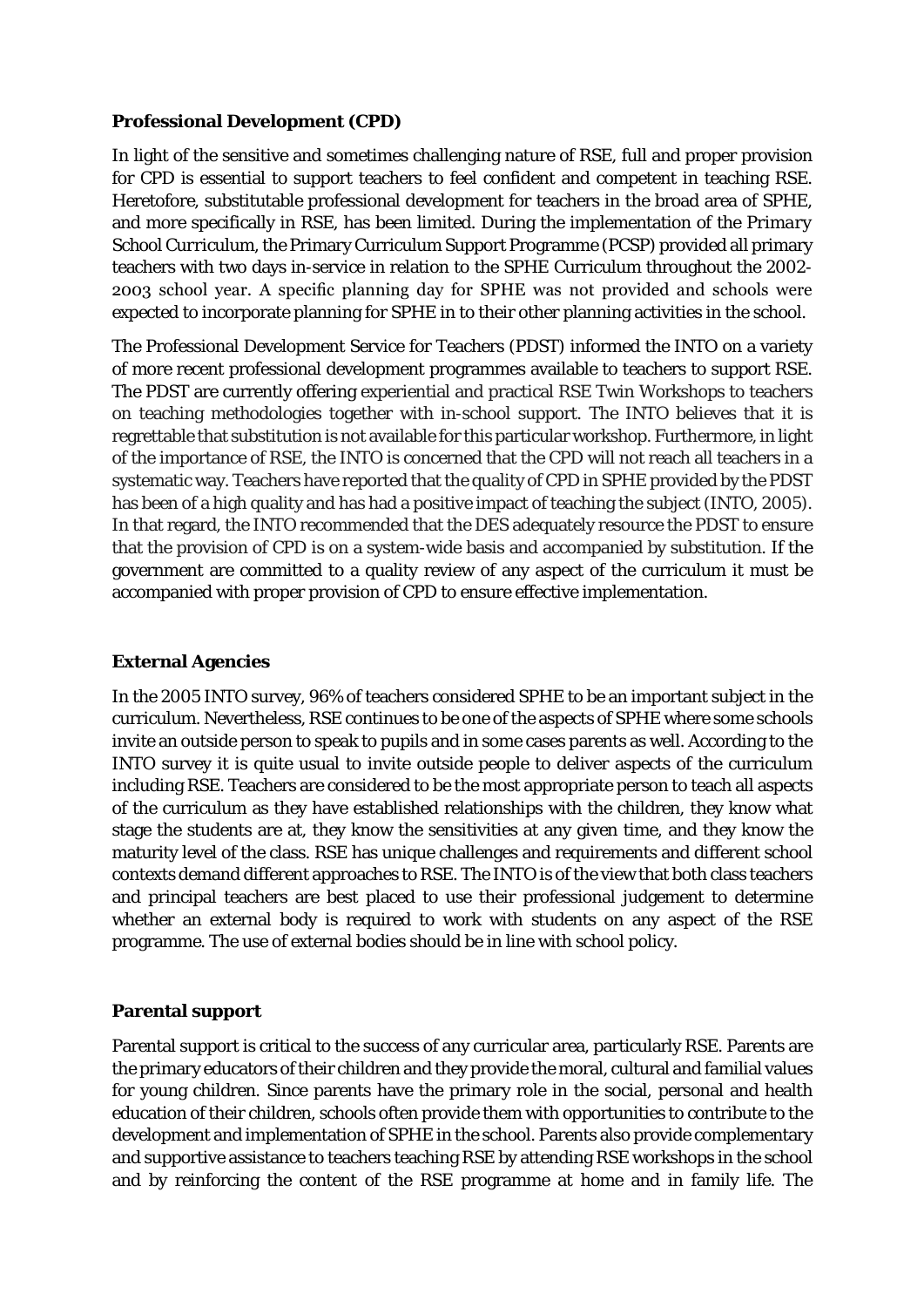involvement of parents, health professionals and relevant community members in planning, reviewing and supporting schools' SPHE plans is crucial to its success. This partnership approach helps to provide children with a consistent experience in SPHE enabling them to make connections between their lives at home, in the school and in the community. On occasion parents prefer an outside agency rather than the class teacher to deal with RSE given their unique and important relationship with the child.

Teachers find it difficult to implement or progress initiatives or programmes without adequate parental support. The INTO notes that the current RSE programme states that 'the school policy will include provision for the rights of those who wish to withdraw their children from RSE' (DES, 1998, p. 9). The INTO respects that parents have the right to withdraw their children from any aspect of the curriculum, however, withdrawing pupils can create significant challenges for teachers at local level. Therefore, the INTO recommends that the DES puts proper provision in place for schools to facilitate those parents who chose to absent their child from RSE.

## **SPHE Programmes**

In general, the majority of teachers have found the structured programmes useful as a means of supporting the teaching of SPHE (INTO, 2006). The current RSE programme is nonprescriptive, rather it provide a menu of options for classroom lessons from which teachers can choose in accordance with their school policy on RSE. It is important that teachers and schools retain the autonomy to use their professional judgement to determine the most appropriate approach. Teachers are best placed to satisfy themselves that the content of materials which they use is appropriate to the needs of students and in line with their school RSE Policy and Programme.

The current curriculum supports '*Resource Materials for Relationships and Sexuality Education'* while originally relevant and useful needs to be updated to reflect developments since the 1990s. A new programme for RSE should endeavour to cover present-day issues such as the influence of social media and LGBTQ+ matters. For example, LGBT young people and children from families with same-sex parents often experience homophobic and transphobic bullying and prejudice in their schools and communities. Addressing different families through age-appropriate discussions and activities can help promote a more respectful environment. '*Different Families Same Love'* was created by the INTO in response to requests from teachers for educational resources following publication of the Anti-Bullying Guidelines for Primary and Post-Primary Schools by the Department of Education and Skills (DES) in 2013 and it was launched by the Minister of Education in 2015. It is now recommended as an additional resource to teach SPHE and RSE by PDST, and it is mentioned in the new Stay Safe programme that was updated in 2016. This valuable resource should be considered within the context of any RSE review as it includes good practice guidelines for inclusive schools, advice on class-appropriate use of language, and lesson ideas for all classes in primary school in line with SPHE curriculum objectives.